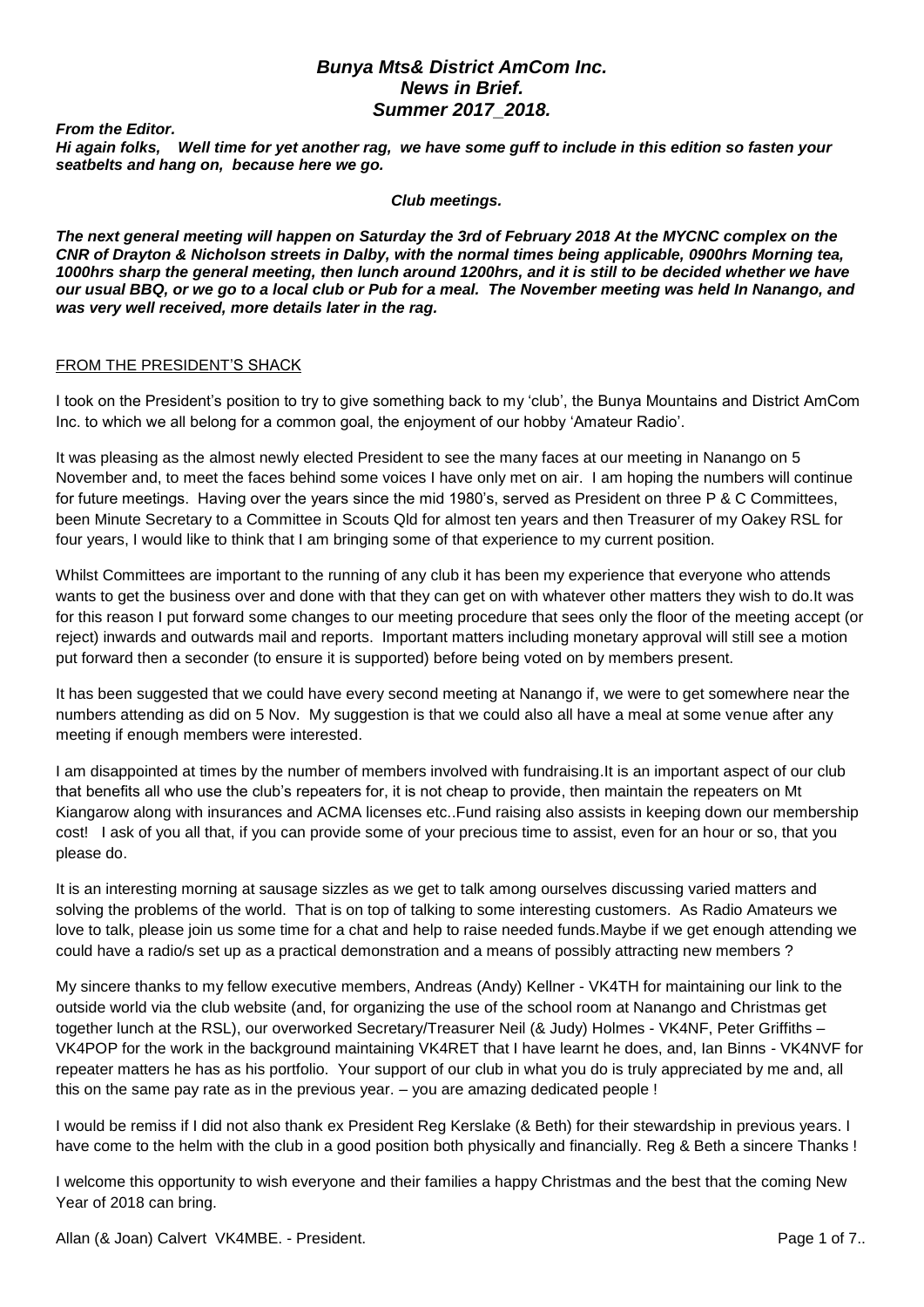- **1. An antenna mounted on a tower or mast, should be DC grounded because.**
	- **a. It produces a better signal with smoother and natural Audio.**
	- **B. It produces a more positive radiation angle.**
	- **c. it ensures that static charge build up is shorted to ground.**
	- **D. It stops the birds from perching on it.**

**2. this is not an exam question but it is food for thought at this time of year. Christmas, why do we have such a thing as Christmas. ??**

- **a. we work so hard through the year, that we deserve a holiday break.**
- **b. it is a good opportunity to spend/waste money.**
- **c. It is a celebration of an Iconic birthday.**
- **d. it is a good excuse for Australia to shut down for a few weeks. Answers later in the news. hope U R correct.**

**The importance of DC grounding and lightning protection.**

**As Amateur radio operators, we all have antennas up in the air, on towers and masts, and this brings to bear the problem of lightning and static build up/charge that will occur with these antennas. and of course, these antennas are, strangely enough, hooked up to our precious and expensive radio transceivers. And if you have a radio attached to an antenna that is either above, or not connected to ground in some way, static charge can build up on the antenna, (particularly in very cloudy weather) and when it builds up to a point where in finds a path of least resistance, (through some component in your transceiver) it can and will take out that component, and probably along with some other component.**

**So, some antennas are above ground with no possibility to DC ground them as this will detune the antenna example, A quarter wave ground plane antenna, sure the ground plain is grounded but the radiator is not. So we should be focusing on antennas that can easily be DC grounded. a simple example of such an antenna is a Slim Jim or J pole. these antennas have DC continuity to all of the antenna, so if any static charge starts to be generated in the antenna, it is immediately shunted to earth.**

**Lightning, of course, is much more dramatic and more difficult to deal with, it all depends on how good your grounding system is, how heavy the wiring and grounding straps and whether you receive a direct strike. if you do receive a direct strike, a piece of say 6 or 8 mm copper wire, would probably act as a very good fuse and disconnect your grounding very quickly, then of course, the earthing strap on your transceiver would probably melt as the potential makes charcoal of your transceiver.** we will deal with this a bit more in the next news in brief. **Neil VK4NF.** 

# CALENDAR FOR NOEL'S NUTTY CAMPS.

**Please contact Noel via Email or his web site shown here, for more info.**

# **Email:vk4nlnoel@gmail.com**

# **http://vk4nl3.wix.com/noelsnuttycampers**

As I write, Noel VK4NL & Jan, along with many of the other nutty campers are currently indulging on a different style of camping, they are floating around on the big water pool on one of the princess cruise lines ships, Can't you feel sorry for them ?? I wonder are they playing cards in the Casino, swimming in one of the half a dozen pools, feeding their faces in the Horizons food court, or maybe being entertained in the Princess theatre, no they are keeping fit doing a few laps of the Promenade deck Blimy, where do I stop, we do hope you guys are having a great time. Looking forward to some exciting options for the camps being planned for 2018.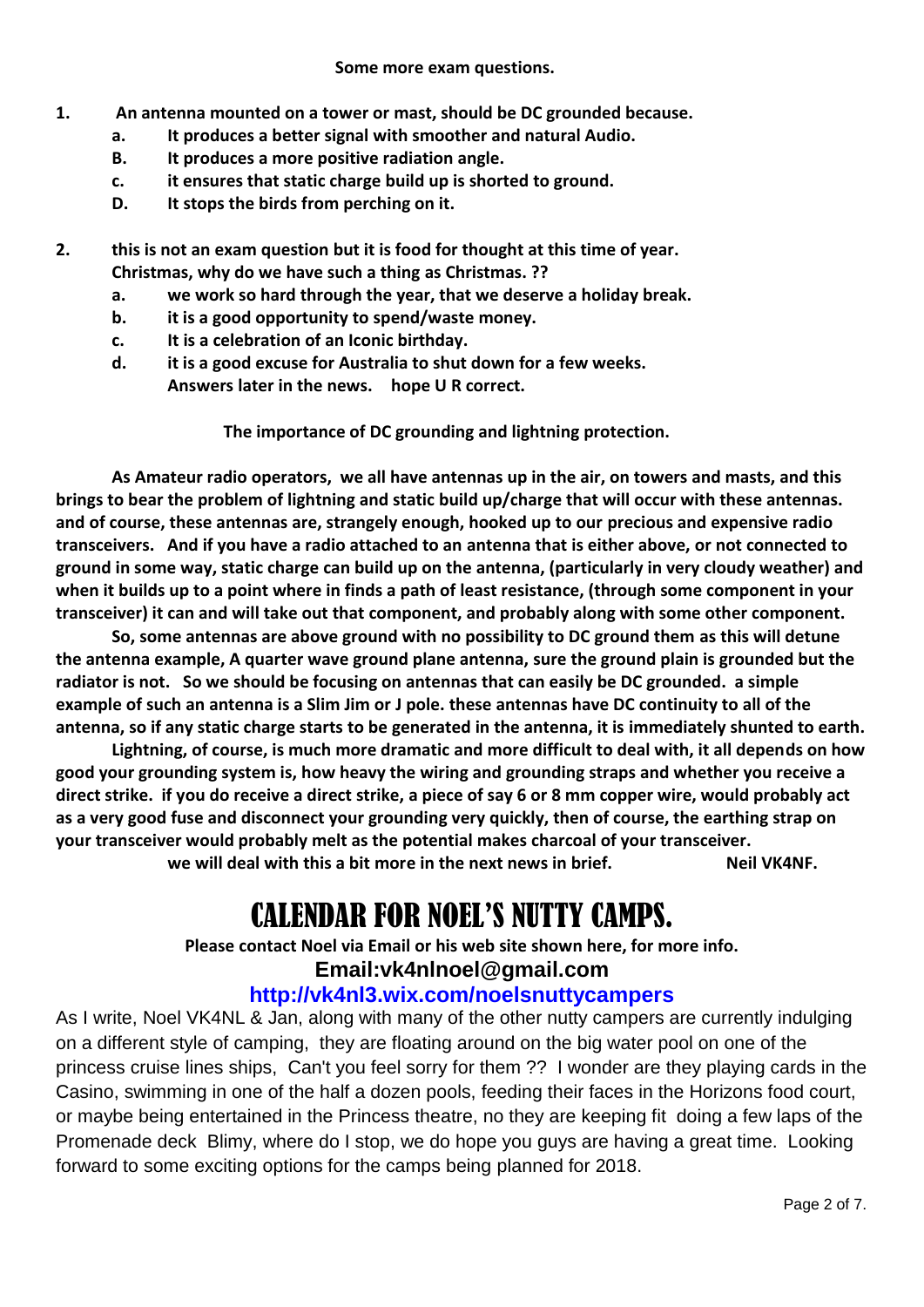# Surge protection

A power surge, or **transient voltage**, is an increase in voltage significantly above the designated level in a flow of electricity. The normal supply in Australia (& N.Z.) is **240-250 volts**. If the voltage rises above that, there is a problem, and a surge protector helps to prevent the problem from destroying your computer, radio, power supply or other appliance etc.

Various factors can cause a brief increase in voltage.

- When the increase lasts three nanoseconds (billionths of a second) or more, it's called a **surge**.
- When it only lasts for one or two nanoseconds, it's called a **spike**.

If the surge or spike is high enough, it can inflict some heavy damage on connected equipment, appliances or a machine.

Since my first computer I have been concerned with protecting my equipment. I and most other members in my computer group, installed across both the incoming Neutral & Active legs a component to shunt any current created by excessive voltage away to earth, rather basic but some protection rather than none.

With refrigerators and other household appliances, my computers and now my radio equipment that I/we could not be without should they receive a surge created by lightning or other cause on the mains supply, I have maintained that surge protection. A number of years ago, we purchased individual surge protectors that plug in to the outlet. One of these was destroyed when receiving a surge so it was well worth the purchase cost of the unit and not the replacement of item that it protected.You may only use it once or never use but, if you do not have one when needed the cost could be a shock, at a time when you do not have the funds to repair / replace.

On having some electrical work done at my residence I had a surge protector (see second from right in the included photo) fitted alongside the circuit breakers on the mains panel and, which protects all house circuits. It is considered a worthwhile investment in my peace of mind and was not considered expensive to purchase and fit. Whilst it shows green in the window all is OK. To protect from a 'brown out' after a blackout we also disconnect our refrigerator/s until after power is restored, just to be safe.



Contributed by Allan VK4MBE. Thanks Allan. ED.



*Isn't it strange how everyone wants a place in heaven, but they don't want to*

*believe, do, or say anything to ensure they get there.*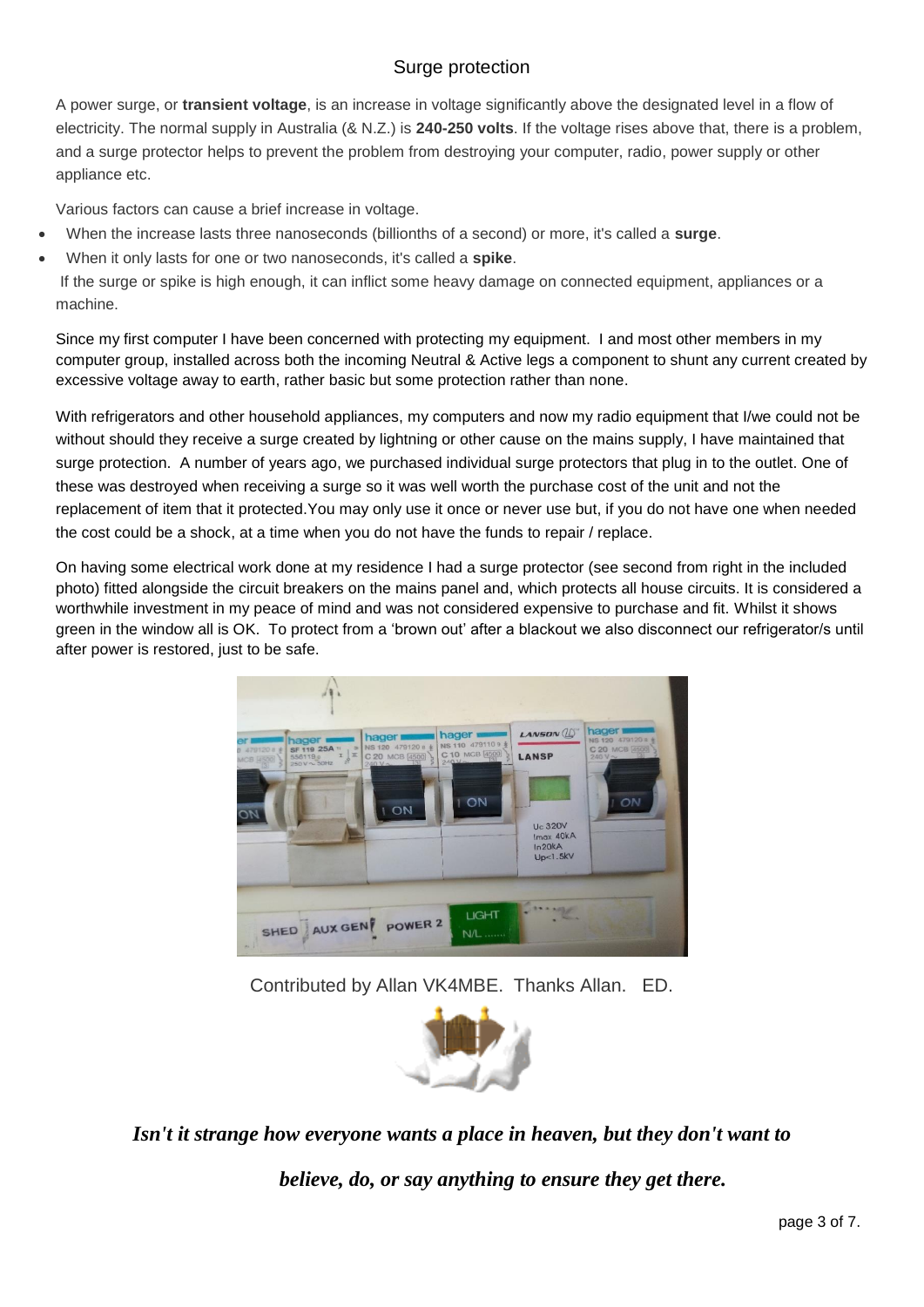*Club meeting at Nanango 5th November 2017.*



*HMMMM how about this for an interesting bunch of Colts and Fillies. taken in the grounds of the Nanango State high school. there are a few missing from this pic, and thankfully the ugly dude behind the camera was in the right spot. we had 22attended the meeting 17 members and 5 visitors. a very encouraging attendance, thank you to all.*



*Here we have most of the Meeting attendees enjoying a great meal and some good fellowship at the Nanango RSL.*

*Ladies if a man says he will dosomething, he will do it. there is no need to remind him every 6 months to do it.*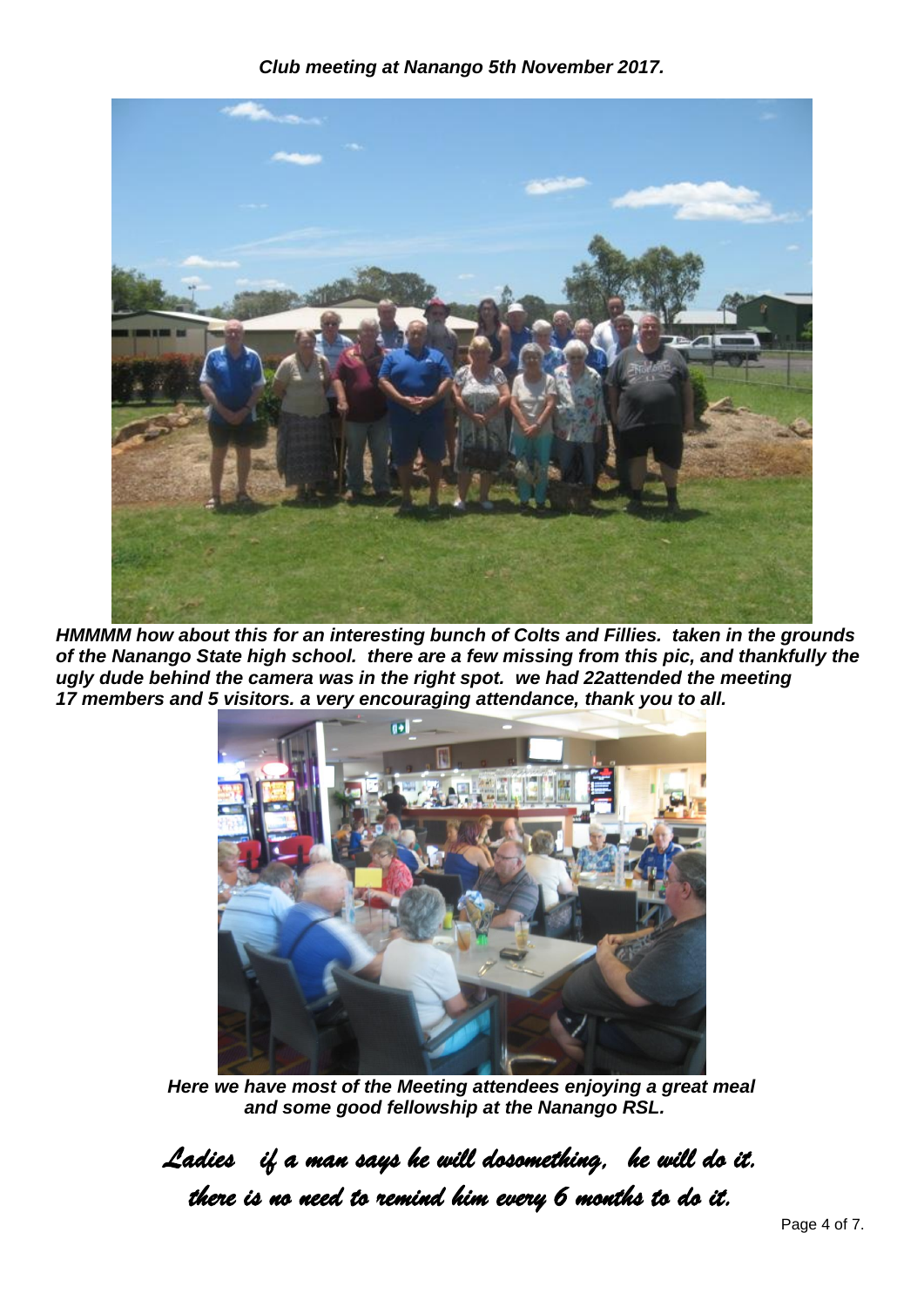*OK, As mentioned in the Spring rag, things are moving very slowly, we have repositioned one of the VHF dipoles, and changed the UHF dipole for a 4 dipole phased array. The Pic below shows the new UHF array. it also shows the top VHF dipole basically in its original position, but it has been swung around a bit further to the east. in the bottom left hand corner of the pic, you will see the other VHF dipole this is the lower of the two VHF antennas that has been removed from below the other one,*

*and repositioned on the north western leg of the tower. we believe that this antenna is giving a slightly better performance to the 2mt repeater, but unfortunately it has made no change to the day time interference that is our major problem.*

*The UHF array is not working like it should, so we are considering what we can do to sort out this problem. any suggestions are most welcome.*



Two lads up the tower making changes to our antennas.

# **Fundraising.**

**Yes, we continue our fundraising sausage sizzles on a Saturday morning, last Saturday the 9th December. We cleared \$227 a good average morning. On Saturday next the 16th of December we plan to do a promotional event to hopefully assist one of our sponsors Dalby Home Hardware, also this will be to say thanks to all ours and Home hardware's customers for their tremendous support through the year. should be a great morning. Also this will be the last sizzle for the year, probably start again about mid January. Once again we say many thanks to the few members who have stepped up to the plate and assisted with this most worthwhile club activity,Well done oh good and faithful servants.**

Did you know that your brain doesn't stop working, it is estimated that about 50,000 thoughts pass through it each day on average, though some scientists put this figure at 60,000, that is a whopping 35 to 45 thoughts per minute. Blimy, no wonder I'm Tired!! ED.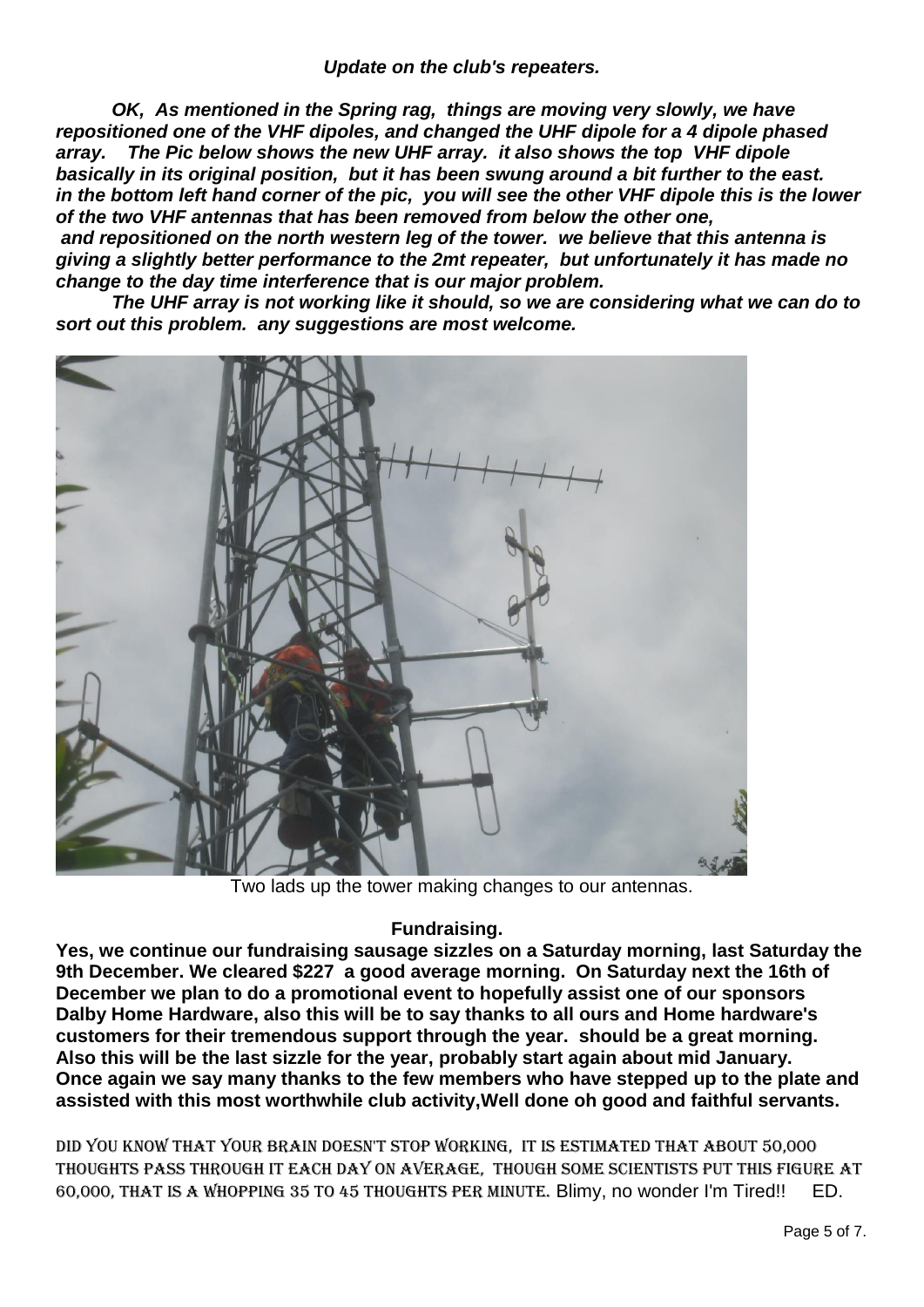# Who's New In the Zoo?

The recent Foundation Weekender course + exams held November 4 &5, 2017, has resulted in 5 new hams:

| Cam Webb                              | VK4FCAM Seventeen Mile Rocks, QLD |
|---------------------------------------|-----------------------------------|
| Ray Shaw                              | VK4FYRS Brassall, QLD             |
| Warren Townsend VK4FOZZ One Mile, QLD |                                   |
| Darren Campbell VK4FHSV Dalby, QLD    |                                   |
| Louis Fernandes VK4FUJI               | Toowoomba, QLD                    |

With the course held at Fifteen Mile, Waza from One Mile, Cam from Seventeen Mile Rocks, and Darren simply travelling miles to attend, it would seem that this lot have not embraced metric with any particular enthusiasm!

Persistent rumours of a decline in interest in running course at the coast actually work to our benefit, as can be seen from the above, since Bunya Amcom & DDRCI chronically fall short of the numbers to justify the effort of running a course. 60% of our candidates were from the coast, largely because they would have had to wait too long.

Unfortunately, the weekend was a warm one indeed, so candidates both figuratively and literally sweated their exams in 38 C heat in the VK4TJ shack/shed, resulting in DRCI copping an anonymous formal complaint for failing to provide a suitable venue.

This group of candidates is unusual in that every single one claims a strong interest in getting off their "L plates" at the earliest opportunity. After reviewing all available options they have expressed a strong interest in advancing via the US examination system, so plans are already underway for a USA exam session in late January or early February.

# oooOOOooo

Thankyou John for the update, well there you have it, if you know of anyone who is keen to obtain, an amateur licence, of update their licence. looks like a good opportunity early next year.

We congratulate all the successful candidates and as listed, we have one local guy now licensed, Darren Campbell, VK4FHSV. good on you Dazza. We also have another new amateur in Dalby Frank Staunton, Frank had his novice licence quite a number of years ago, but was unlicensed for these number of years, but thankfully he still had his Certificate of proficiency, and was able to renew to a Standard licence, and not only that, Frank was able to have his original call sign VK4VFS. Good for you Frank, it will be good to have you and Dazza on the airwaves.

#### **WHY.**

## **Why do people order double cheeseburgers, large fries, and a diet coke?**

**Why do we leave cars worth thousands of dollars in our driveways and put our useless junk in the garage?**

**Why do they sterilize the needle for lethal injections?**